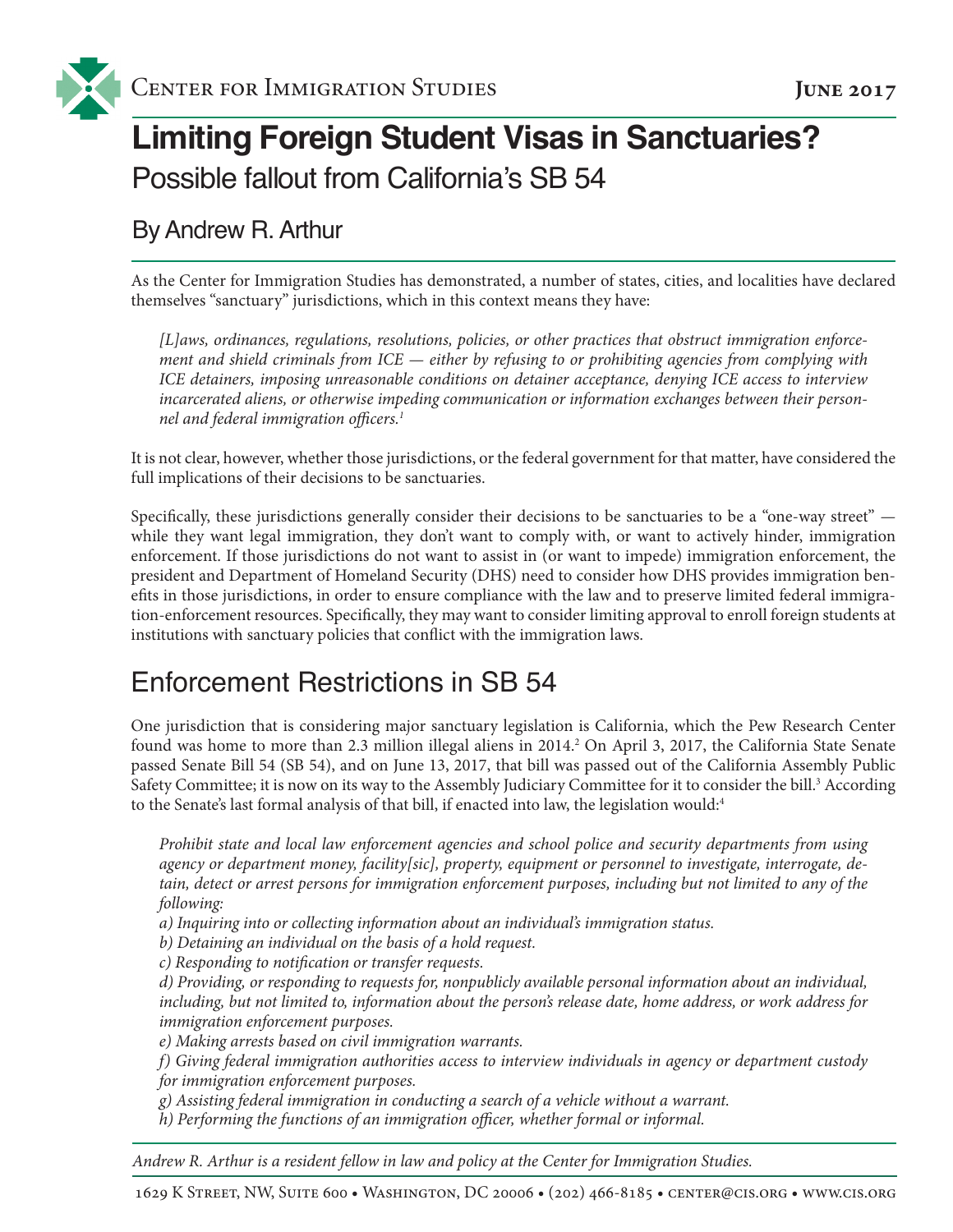The legislation also proposes new policies for public schools, including state colleges and universities. Specifically, an amendment therein to the state's government code would require the California attorney general, "by April 1, 2018, in consultation with the appropriate stakeholders, [to] publish model policies limiting assistance with immigration enforcement to the fullest extent possible consistent with federal and state law at public schools."<sup>5</sup> As proposed, that section would dictate that: "All public schools. ... implement the model policy, or an equivalent policy" and "encourage" "[a]ll other organizations and entities that provide services related to physical or mental health and wellness, education, or access to justice, including the University of California ... to adopt the model policy."

Thus, were SB 54 fully implemented, "assistance with immigration enforcement" at public schools would be limited by policy "to the fullest extent possible consistent with federal and state law."6 This provision appears to be directed, at least in part, to information sharing by Designated School Officials (DSOs), school employees who play a significant role in the immigration process as it relates to foreign students, with U.S. Immigration and Customs Enforcement (ICE).

As an aside, the reach of this limitation appears to be restricted by the legislature's authority under California law. Specifically, for purposes of this bill, the phrase "[p]ublic schools" is intended as "all public elementary and secondary schools under the jurisdiction of local governing boards or a charter school board, the California State University, and the California Community Colleges."7

The California State University (CSU) consists of 23 separate campuses, spread across the state from Humboldt State University in the north to San Diego State University in the south.<sup>8</sup> According to the school, in the Fall 2016 semester, it had 478,638 enrolled students at the undergraduate and graduate levels.<sup>9</sup>

The University of California (UC) system, on the other hand, has 10 campuses, including its flagship at the University of California, Berkeley, as well as the University of California, Los Angeles.10 According to its website, "the UC system includes more than 238,000 students."<sup>11</sup>

Under Article 9, section 9 of the California State Constitution:

*The University of California shall constitute a public trust, to be administered by the existing corporation known as "The Regents of the University of California," with full powers of organization and government, subject only to such legislative control as may be necessary to insure the security of its funds and compliance with the terms of the endowments of the university and such competitive bidding procedures as may be made applicable to the university by statute for the letting of construction contracts, sales of real property, and purchasing of materials, goods, and services.* (Emphasis added).<sup>12</sup>

Unlike the UC system, however, California state colleges and universities are "dependent instrumentalities of the state".<sup>13</sup> Therefore, while the California legislature can directly impose limits on assistance with immigration enforcement at CSU and the state's community colleges, it can only "encourage" the UC system to follow those limitations.

To understand how the proposed "model policies limiting assistance with immigration enforcement" would affect DSOs at CSU (and potentially in the UC system), it is important to understand the role that DSOs play in the foreign student system, and how nonimmigrant foreign students use that system to enter the United States to go to school.

## F and M Nonimmigrant Visas

Nonimmigrant foreign students in the United States generally enter under one of two visa categories, F-1 or M-1.

An F-1 visa allows a nonimmigrant alien "to enter the United States as a full-time student at an accredited college, university, seminary, conservatory, academic high school, elementary school, or other academic institution or in a language training program."<sup>14</sup> In order to be an F-1 nonimmigrant, an alien "must be enrolled in a program or course of study that culminates in a degree, diploma, or certificate."15

An M-1 visa, on the other hand, is issued to an alien student in a "vocational or other nonacademic program, other than language training."<sup>16</sup>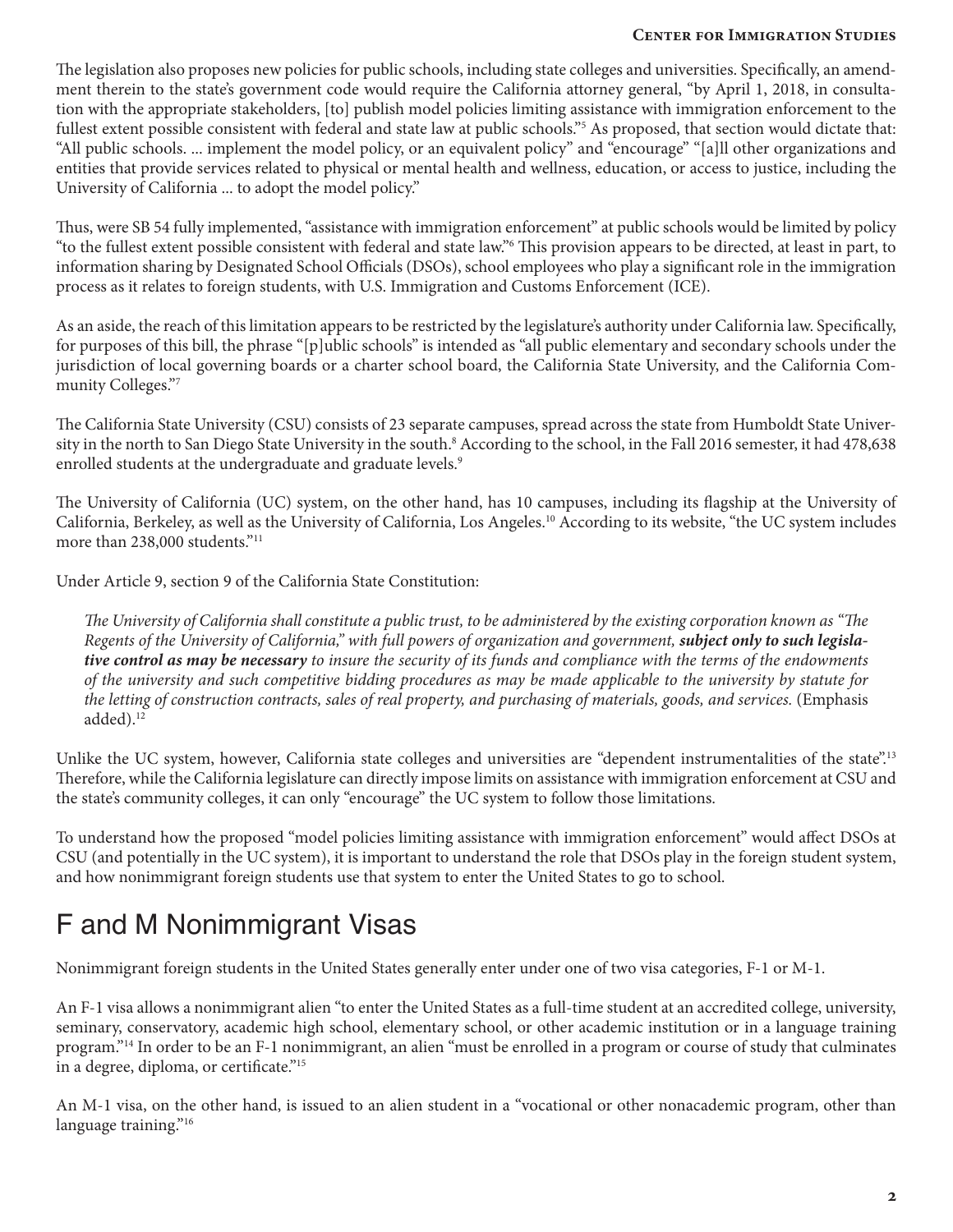### *SEVP and SEVIS*

F-1 and M-1 visas are only available to prospective alien students who are planning on attending a school "certified by the Student and Exchange Visitor Program (SEVP)."<sup>17</sup> "SEVP is the [DHS] program that administers the Student and Exchange Visitor Information System (SEVIS)."<sup>18</sup> This program "ensures that government agencies have essential data related to nonimmigrant students and exchange visitors to preserve national security."19 SEVP is a component of the ICE National Security Investigations Division.20 In addition to managing SEVIS, SEVP also "certifies all schools for nonimmigrant student admission and ... monitors certified schools to ensure school compliance with SEVIS reporting and recordkeeping regulations."<sup>21</sup>

SEVIS is a "web-based system" DHS manages through SEVP to "track and monitor" nonimmigrant students, as well as exchange visitors (who enter on J-1 visas).<sup>22</sup> It resulted from a years-long effort by Congress to force the former Immigration and Naturalization Service (INS) and later ICE to "develop a system to collect foreign student information electronically from colleges and universities."23

Although ICE SEVP administers SEVIS, various parties, both public and private, use the system, including:<sup>24</sup>

- The schools that enroll nonimmigrant students.
- The programs that enroll exchange visitors.
- U.S. Customs and Border Protection (CBP), which oversees the admission of nonimmigrant students and exchange visitors into the United States "based upon a review of travel documents, information in SEVIS, and other relevant information."
- United States Citizenship and Immigration Services (USCIS), which is responsible for "foreign student benefit applications such as change of status, reinstatements, and work authorization for students."
- Department of State (DoS) Consular Affairs, which is responsible for issuing visas to prospective nonimmigrant students and exchange visitors.
- DoS Bureau of Educational and Cultural Affairs, which manages the Exchange Visitor Program.
- The ICE Counterterrorism and Criminal Exploitation Unit (CTCEU), which is "dedicated to the enforcement of nonimmigrant visa violations."25
- The Federal Bureau of Investigations (FBI).

### *The Role of the DSO in the Student-Visa Process*

Under 8 C.F.R. § 214.3(l)(1), an SEVP-certified school must appoint a principal designated school official (PDSO) and can appoint other DSOs to carry out the obligations of the school as they relate to SEVP.<sup>26</sup> In order to be a PDSO or a DSO, an individual must:27

- Be a regularly employed member of the school administration;
- Not receive commissions for recruiting international students;
- Not have his or her principal obligation to the school be the recruitment of foreign students for compensation;
- Have an office at the school; and
- Be a U.S. citizen or a lawful permanent resident of the United States.

As the ICE training materials for DSOs state: "The DSO serves as a link between nonimmigrant students and SEVP and plays a central role in ensuring the nonimmigrant students at their school maintain status while in the United States."<sup>28</sup>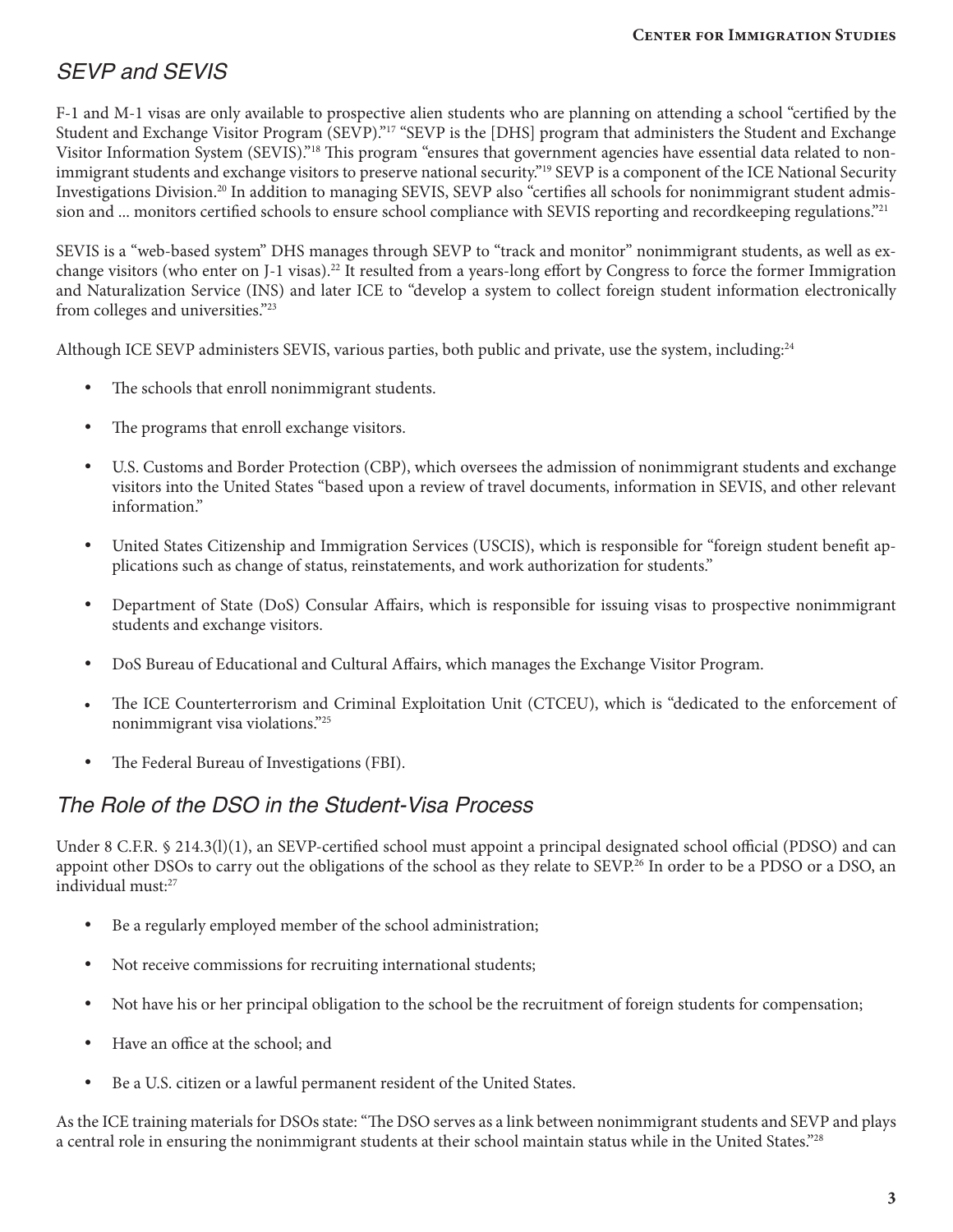In order to enter the United States on an F-1 or M-1 nonimmigrant visa, an alien must first apply<sup>29</sup> to a school that has been certified for nonimmigrant students by SEVP.30 As of November 2016, there were 8,697 schools certified by SEVP to enroll international students.<sup>31</sup> California has the largest number of SEVP-certified schools, with 1,156, far more than the next leading state, New York, with 636 schools.<sup>32</sup>

If the school decides to admit an alien applicant, the DSO will create an initial SEVIS record for the alien using biographical and financial information the applicant provides<sup>33</sup> and issue a Form I-20, "Certificate of Eligibility for Nonimmigrant Student Status," to the alien.<sup>34</sup>

After an alien chooses a school, he or she must pay a SEVIS fee and apply with DoS for a visa.<sup>35</sup> The alien must then take the completed I-20 to the DoS interview.<sup>36</sup> If the visa is approved, the alien must take his or her passport with the visa attached, along with the I-20 and supporting documentation, to a U.S. port of entry, where the alien will be inspected by a CBP officer.<sup>37</sup>

By regulation, an F-1 student is generally admitted to the United States for the duration of status, that is "the time during which [the] F-1 student is pursuing a full course of study at an educational institution approved by [DHS] for attendance by foreign students, or engaging in authorized practical training following completion of studies."38 This means that "[a]s long as an F-1 student is enrolled full-time in an SEVP-certified school, making academic progress, and is not violating any terms of his or her status, the student can legally remain in the United States."39

If the alien is admitted to the United States, the alien must then proceed to the school, and arrive by the start date on the I-20; the DSO will receive an alert to let the DSO know that the "student has entered the country and to expect the student to report to the school by the program start date on the Form I-20."40

By law, the DSO must report whether an alien student has enrolled in the school within 30 days of the deadline for registering for classes.41 If the student arrives at the school and registers with the DSO, the DSO must update SEVIS with the student's information, including the student's physical address or physical residential location in the United States.42 In the alternative, as the DSO training module states:<sup>43</sup>

*When there is evidence that a student entered the United States but failed to report to the school by the program start*  date, the student is, in most cases, out of status. The student has violated the terms of their visa and nonimmigrant *student status. In this situation, you must terminate the student's SEVIS record. Use the termination reason No Show - Manual Termination. Terminating a SEVIS record for the reason of No Show automatically alerts ICE that an individual is in the United States and failed to report.*

The school's, and the DSO's, responsibilities continue even after the nonimmigrant student arrives at the school and registers.44 To maintain status, nonimmigrant students are usually required to enroll in a full course of study each session; if an alien fails to do so without authorization, he or she will be out of status, and the DSO must report this through SEVIS.45 In the alternative, by regulation, the DSO is authorized to allow the alien to take a reduced course load under certain circumstances, but must update SEVIS to show such action was taken.<sup>46</sup>

The DSO must also enter any change of address from the alien student into SEVIS, and "where a student provides a mailing address, the school must maintain a record of, and must provide upon request from the [government], the actual physical location where the student resides."47 Further, an alien student can lose status for working without authorization,<sup>48</sup> and where the DSO is aware that has occurred, the DSO must terminate the student's SEVIS record.<sup>49</sup>

Schools are also required, by regulation, to report in SEVIS within 21 days "[a]ny student who has failed to maintain status or complete his or her program"; "[a]ny disciplinary action taken by the school against the student as a result of the student being convicted of a crime"; and "[a]ny other notification request ... made by DHS with respect to the current status of the student."50

ICE's CTCEU analyzes records of potential status violators from SEVIS, and compares this information against both government and public databases to establish that an alien is either in compliance or has departed the United States, or alternatively warrants a field investigation.51 "Overstays who do not meet ... CTCEU's national security and public safety threat criteria are referred to ICE Enforcement and Removal Operations (ERO) for action."52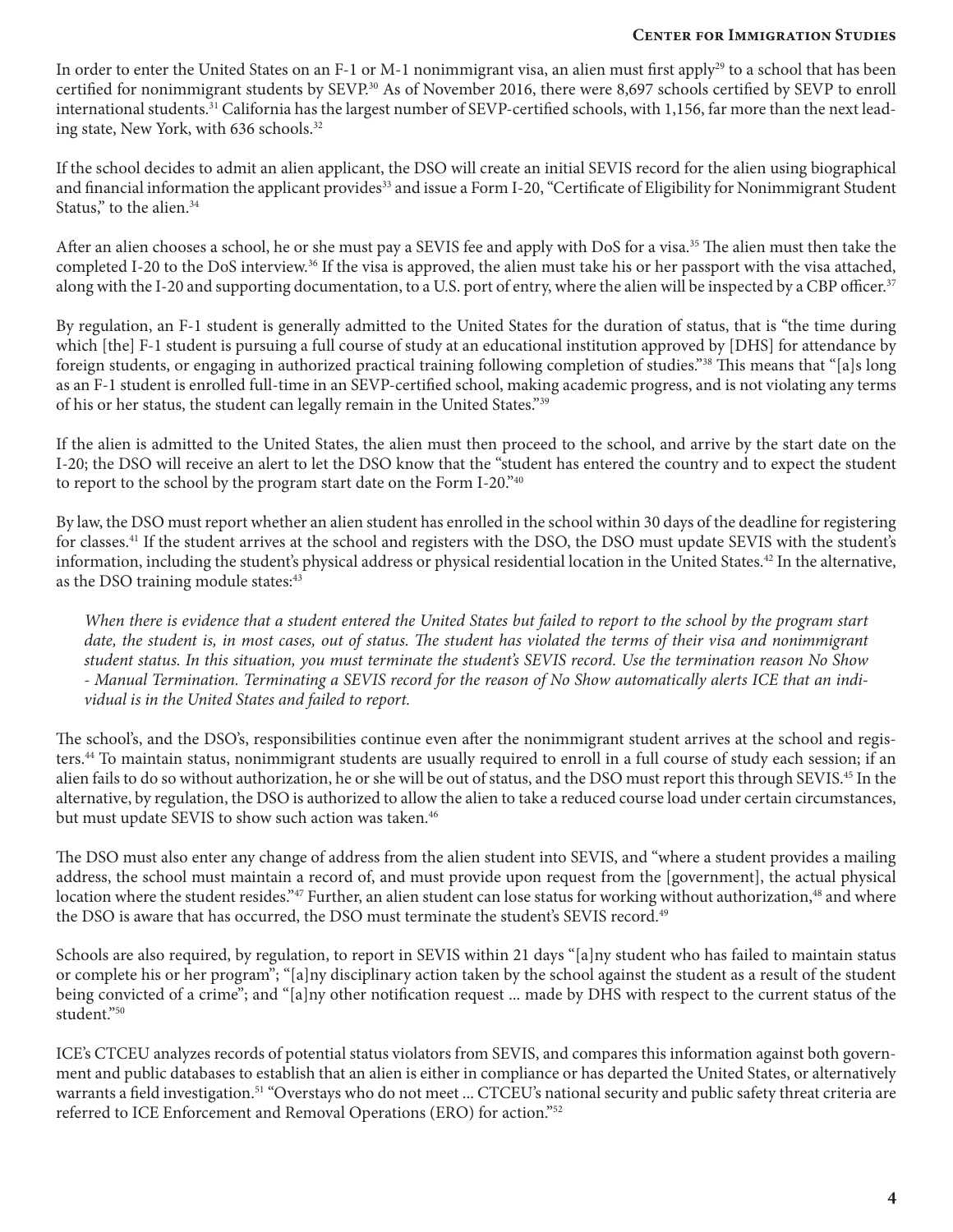#### **Center for Immigration Studies**

The SEVIS reporting requirements are mandated by, or otherwise consistent with, federal statutes. Specifically, section 641(a) of the Illegal Immigration Reform and Immigrant Responsibility Act of 1996 (IIRIRA) required the attorney general to "develop and conduct a program to collect from approved institutions of higher education and designated exchange visitor programs in the United States" specified information relating to F, J, and M nonimmigrants.<sup>53</sup> Under section 641(c)(1) of IIRIRA, that information includes, among other information, "the identity and current address" of the alien; "in the case of a student at an approved institution of higher education, the current academic status of the alien, including whether the alien is maintaining status as a full-time student"; and "in the case of a student at an approved institution of higher education, any disciplinary action taken by the institution against the alien as a result of the alien's being convicted of a crime."<sup>54</sup>

The provision of such information by an approved institution of higher education is a condition, under section 641(d) of IIRIRA, of "the continued approval of the institution under subparagraph  $(F)$  or  $(M)$  of section 101(a)(15)" of the INA "and the granting of authority to issue documents to an alien demonstrating the alien's eligibility for a visa under subparagraph  $(F)$  ... or  $(M)$  of section 101(a)(15) of" the INA.<sup>55</sup> Under that section of IIRIRA, "[i]f an approved institution of higher education or a designated exchange visitor program fails to provide the specified information, such approvals and such issuance of visas shall be revoked or denied."56

It is ironic that many colleges and universities contend that they are "sanctuaries", when in fact employees of those schools are actively involved in providing information about alien students to ICE on a continuing basis. It is also similarly ironic that while California's SB 54 strictly limits information-sharing by the state with ICE about alien criminals, it appears to handle information-sharing with ICE concerning foreign students very gingerly. This is likely in recognition of the financial benefits that accrue to the state from hosting foreign students.

## Financial Impact of Foreign Students

Colleges and universities are an important part of the national economy generally, and California's economy in particular. Nationally, for example, a December 2012 report by the U.S. Departments of Treasury and Education found that "[i]n 2009, postsecondary institutions ... employed 3.7 million workers, 2.4 percent of the 154 million individuals in the labor force."<sup>57</sup>

With respect to CSU, in its online impact statement, the school has reported that:

*Direct CSU-related expenditures for wages and salaries; capital equipment and supplies; student spending on textbooks, meals, and housing; and an array of other items related to its educational mission for the 2008-09 fiscal year totaled \$7.96 billion. This total includes:*

*\$5.48 billion in university expenditures on wages and salaries, services, supplies, and related ongoing needs;*

*\$987 million in average annual construction and capital expenditures;*

*\$1.29 billion in expenditures by campus auxiliary organizations such as bookstores, campus restaurants, foundations, research institutes, and other entities. This category captures the bulk of student expenditures for books, on-campus food purchases, etc.;*

*\$203 million in additional off-campus spending by out-of-state students who are in California to attend the CSU. Expenditures on a statewide basis for housing and other living expenses by resident students were assumed to exist with or without the CSU and therefore were not considered an incremental benefit. On a regional basis, residential expenses were counted for out-of-area students as being an incremental benefit to that region.*

*The total spending impact of this \$7.96 billion of direct CSU-related expenditures is estimated at nearly \$17 billion. This level of spending activity supports almost 150,000 California jobs annually. In addition, over \$995 million in annual taxes was generated in 2008-09 for the state and local governments. Simply stated, the CSU generates \$2.13 for each dollar of direct spending from all sources, up from \$1.83 in 2002-03. Assessing the impact of CSU-related expenditures confirms that the university is a large and significant institution in California with a spending profile and an economic impact to match.58*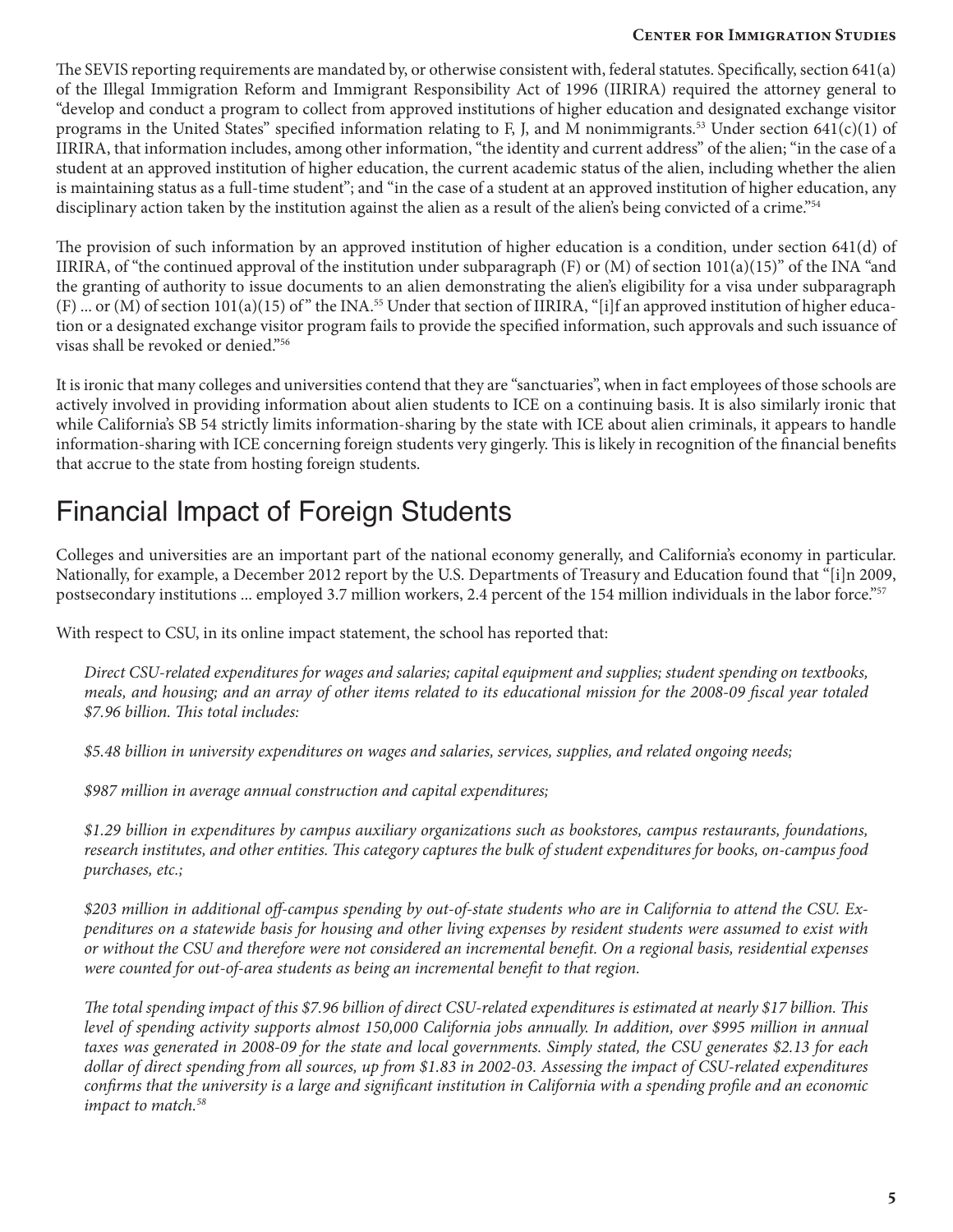As of November 2016, 1.23 million students were present in the United States under the F and M nonimmigrant visa categories, most of whom are attending colleges and universities.<sup>59</sup> According to the International Institute of Education (IIE): "The number of international students enrolled in U.S. higher education increased by 7.1 percent to 1,043,839 students in 2015/16, with 69,000 more students than the prior year at colleges and universities across the United States."60 California hosted the largest number of nonimmigrant students in the F and M nonimmigrant visa categories in 2016, with 211,262 total students.<sup>61</sup>

Those foreign students have a significant effect on the U.S. economy. According to the NAFSA: Association of International Educators, "the 1,043,839 international students studying at U.S. colleges and universities contributed \$32.8 billion and supported more than 400,000 jobs to the U.S. economy during the 2015-2016 academic year."<sup>62</sup> In California, NAFSA reports, foreign students contributed \$5.215 billion and supported 59,521 total jobs.<sup>63</sup> Even assuming, as some have argued, that these figures are exaggerated and self-serving, foreign students plainly have an impact on the economy.

## Overstay Rates for Nonimmigrant Students

In the Entry/Exit Overstay Report for FY 2016, issued on May 22, 2017, DHS determined that by January 10, 2017, the Suspected In-Country Overstay rate for the nonimmigrants that it had examined who were expected to depart in FY 2016 was 1.07 percent, or 544,676 individuals.<sup>64</sup> Under the terms of that report, a "Suspected In-Country Overstay" is a nonimmigrant for whom "there are no records of a departure or change in status prior to the end of their authorized admission period."65

For aliens who had entered on an F, J, or M nonimmigrant visa, "5.48 percent stayed beyond their authorized window for departure at the end of their program," with a "Suspected In-Country Overstay" rate of 2.99 percent for the F visa category.<sup>66</sup> This means that just under three percent of all nonimmigrants in the F visa category who were expected to depart in FY 2016 were suspected of remaining in the United States beyond their authorized admission periods and not departing or changing status.

### Possible Implementation of SB 54

It is unclear whether California would endanger the ability of its schools to accept foreign students, given the economic impact that those students have on the state's economy. The drafters of SB 54 should be taken at their word, however, in their declaration that they believe "[a] relationship of trust between California's immigrant community and state and local agencies ... is threatened when state and local agencies are entangled with federal immigration enforcement," and any assessment of the possible restrictions that may be placed on information sharing between DSOs and ICE if that law were enacted should proceed with this declaration in mind.<sup>67</sup>

The effect of SB 54 on DSOs' information-sharing with ICE SEVP would depend on the "model policies limiting assistance with immigration enforcement" that the state attorney general would be required to propose thereunder. It is difficult to conceive, however, a more significant "entanglement" between a state employee and federal immigration enforcement than the relationship between the DSOs and SEVP, and the model policies would likely be drafted accordingly. Specifically, those policies may restrict DSOs to providing SEVP with only the most basic facts concerning foreign students, or with only such information explicitly required by statute.

Alternatively, the state attorney general may test the resolve of DHS, and prevent DSOs from entering any information into SEVIS beyond that required for the applicant to obtain the I-20, or may just decide to challenge the entire SEVIS scheme and seek an injunction of the requirements that a DSO provide information thereunder from a federal district court judge.

It is notable that current California State Attorney General Xavier Becerra68 has been an outspoken critic of the president's policies, and that California joined the "legal challenge by Washington and four other states" of the president's second travel ban in March.69 In a statement that accompanied that filing, Becerra asserted that the order is "an attack on people — women and children, professors and business colleagues, seniors and civic leaders — based on their religion and national origin."70 Notably, press reports state in that case, California contended that "the state, whose population is 27 percent foreign-born, is home to nearly 700 students from the six targeted countries at its state universities and would face the loss of prospective students, scholars and physicians from abroad, as well as millions in tax revenue from travelers."<sup>71</sup>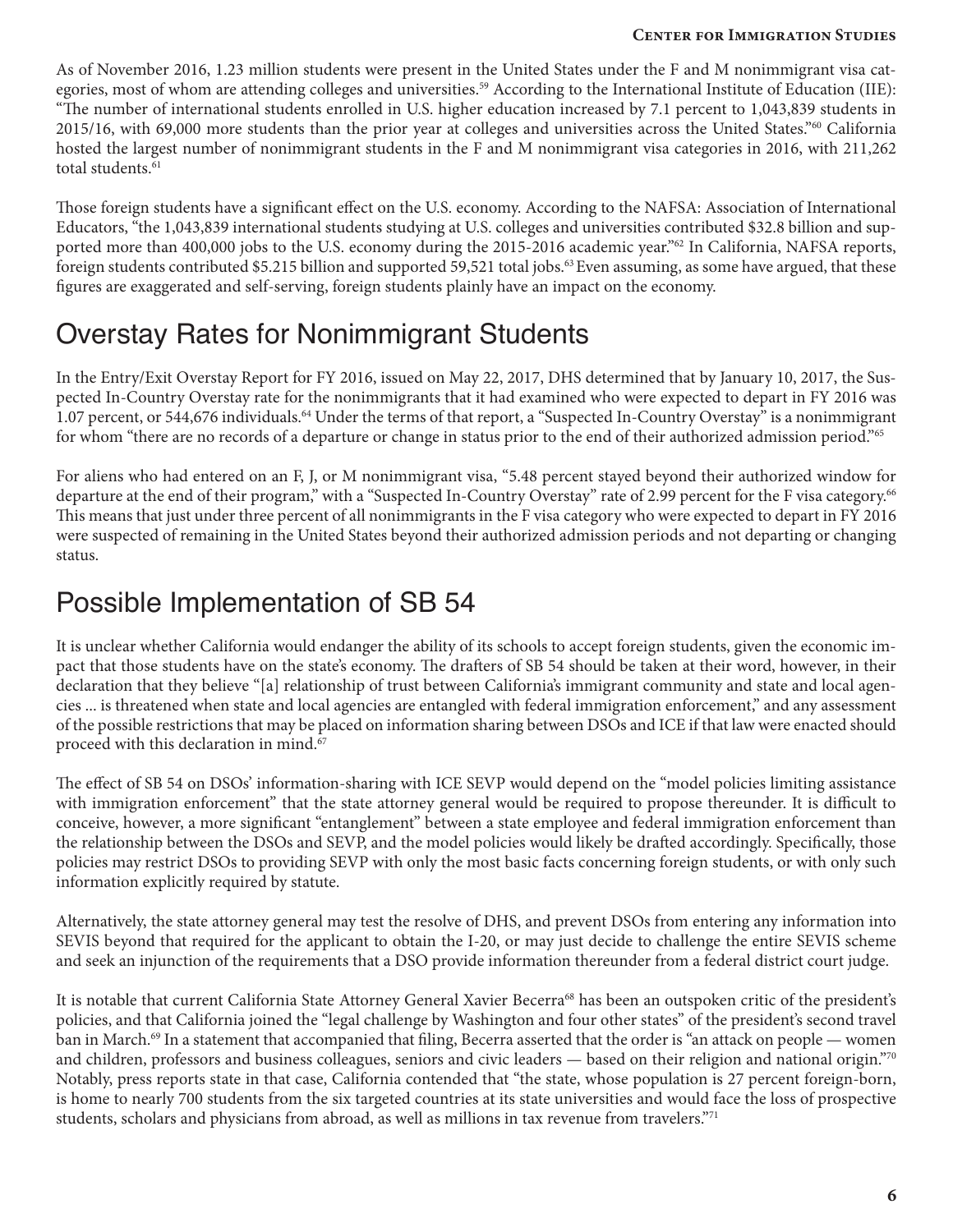#### **Center for Immigration Studies**

Just two of the 23 CSU campuses, CSU Northridge<sup>72</sup> and CSU Los Angeles,<sup>73</sup> have more than 5,000 international students combined. If California were to seek an injunction of a presidential order that affected 700 students at those universities, it would seem extremely likely that it would seek an injunction if it were denied the ability to accept thousands of foreign students at those universities.

Even if Attorney General Becerra were to take a more conservative course, and simply strictly limit the information that DSOs were permitted to provide about foreign students to ICE, it is unclear whether ICE would concur that the information provided was sufficient to satisfy the schools' obligations under SEVP. Moreover, even if ICE were to find that the information provided under the model policies required by SB 54 did satisfy the requirements of SEVP, there is no guarantee, given the legislature's tone and statements therein, that it won't decide in the future to further restrict DSOs from providing information to SEVP, or prevent them from providing it entirely.

Recent statements by CSU support these concerns. A March 7, 2017, article in the *Orange County Register* quotes a memorandum from CSU Chancellor Timothy P. White, in which he states that while the school did not have any information concerning "stepped-up" immigration enforcement on the school's campuses, "We do advise any member of our CSU community — students, faculty and staff — who is approached while on campus by federal, state or local officials asking for information or documentation regarding immigration status, to immediately contact the University Police Department."74

If Chancellor White was concerned about imposters claiming to be ICE agents approaching students on campus, his statements are unexceptional. If, however, those statements reflect an intent to use the "University Police Department" to hinder immigration enforcement, it raises larger issues about CSU's willingness to live up to its obligations under federal immigration law and SEVP.

Given these facts, while the California legislature is considering SB 54, DHS should proactively assess whether and under what conditions CSU and California's community colleges should continue to be allowed to maintain their SEVP certifications and accept foreign students, should that legislation be enacted.

### **Conclusion**

Sanctuary jurisdictions make it more difficult for DHS, and in particular ICE, to utilize its limited resources to identify, arrest, detain, and remove aliens unlawfully present in the United States. In SB 54, California, which is home to more than two million aliens who are already unlawfully present in this country, wants to further tighten the restrictions on state and local authorities to assist ICE in immigration enforcement, and "disentangle" state and local agencies from federal immigration enforcement.

DHS should proactively consider how SB 54 will interfere with the obligations of CSU and the California community colleges under the SEVP, and how the department will respond to that legislation, should it be enacted, with respect to those schools' certifications under the SEVP.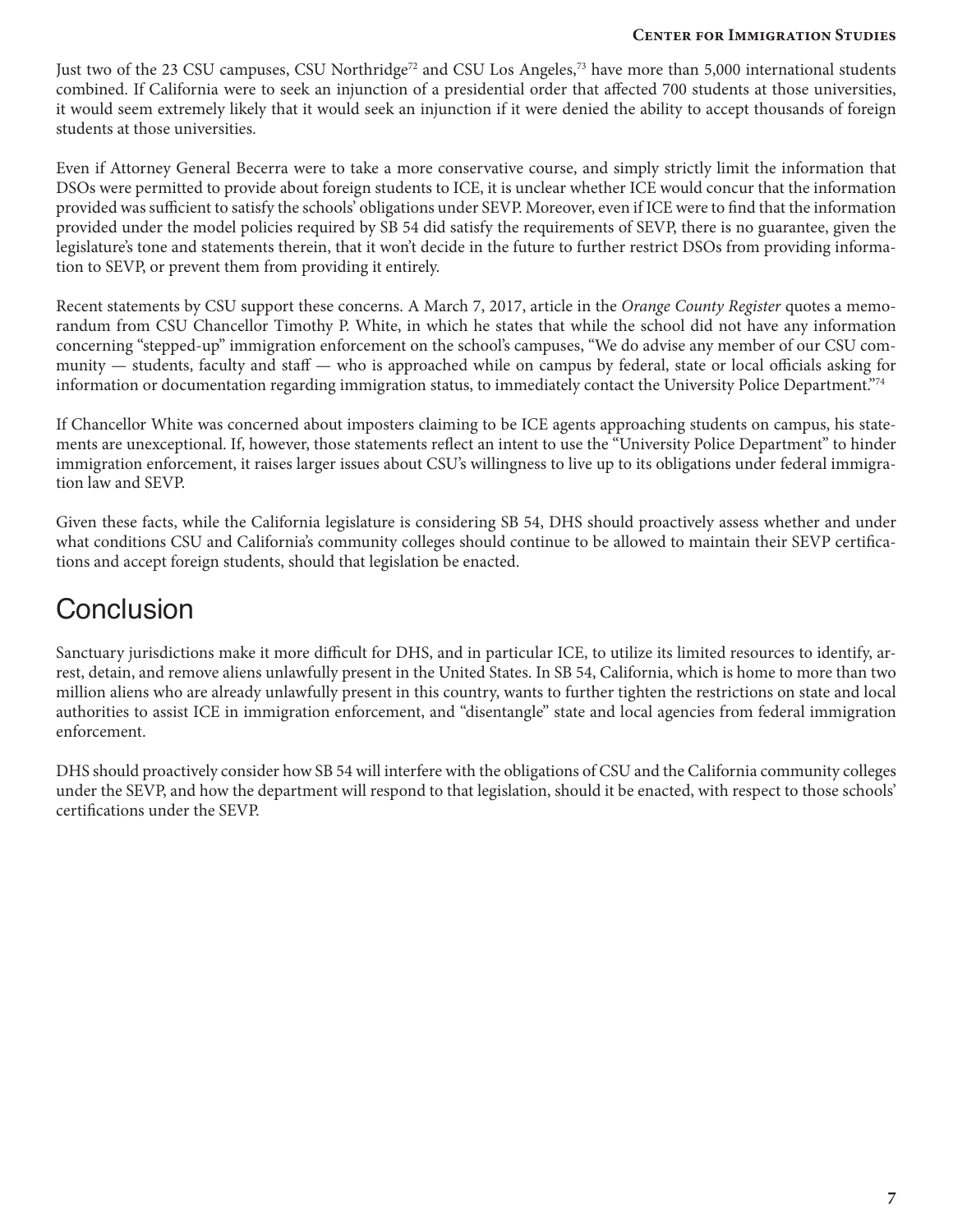## End Notes

<sup>1</sup> Jessica Vaughan and Bryan Griffith, <u>["Map: Sanctuary Cities, Counties, and States",](http://cis.org/Sanctuary-Cities-Map)</u> Center for Immigration Studies, last updated March 2017.

<sup>2</sup> ["U.S. unauthorized immigration population estimates"](http://www.pewhispanic.org/interactives/unauthorized-immigrants/), Pew Research Center, November 3, 2016.

<sup>3</sup> ["SB-54 Law enforcement: sharing data. \(2017-2018\)",](https://leginfo.legislature.ca.gov/faces/billNavClient.xhtml?bill_id=201720180SB54) amended in California State Senate March 29, 2017.

<sup>4</sup> California State Senate Rules Committee, ["Second Reading, SB54"](http://cis.org/sites/cis.org/files//sites/cis.org/files/senate-rules-committee.pdf..pdf).

<sup>5</sup> ["SB-54 Law enforcement: sharing data. \(2017-2018\)",](https://leginfo.legislature.ca.gov/faces/billNavClient.xhtml?bill_id=201720180SB54) amended in California State Senate March 29, 2017.

<sup>6</sup> *Ibid.*

<sup>7</sup> *Ibid.*

<sup>8</sup> ["Campuses",](https://www2.calstate.edu/attend/campuses) The California State University, undated.

9 "CSU Enrollment by Age, Sex, and Student Level, Fall 2016 Profile, 2016-2017", The California State University, January 2017. See ["Table 1: Total Enrollment by Sex and Student Level, Fall 2016"](http://www.calstate.edu/as/stat_reports/2016-2017/f16_01.htm).

<sup>10</sup> ["The Parts of UC"](https://www.universityofcalifornia.edu/uc-system/parts-of-uc), University of California, undated.

<sup>11</sup> ["The UC System",](https://www.universityofcalifornia.edu/uc-system) University of California, undated.

<sup>12</sup> ["Presidential Policies: California Constitution Article 9 Education"](http://policy.ucop.edu/delegations-of-authority/california-constitution-article-9-education.html), University of California, Office of the President, undated.

<sup>13</sup> Mitchell v. Los Angeles Community College District, [861 F.2d 198, 201 \(9th Cir. 1988\).](https://casetext.com/case/mitchell-v-los-angeles-comm-college-dist)

<sup>14</sup> ["Students and Employment"](https://www.uscis.gov/working-united-states/students-and-exchange-visitors/students-and-employment), U.S. Citizenship and Immigration Services, last updated March 11, 2016.

<sup>15</sup> *Ibid.*

<sup>16</sup> *Ibid.*

<sup>17</sup> ["Student and Exchange Visitors Program: Schools and Programs",](https://www.ice.gov/sevis/schools) U.S. Immigration and Customs Enforcement, undated.

<sup>18</sup> ["Student and Exchange Visitors Program: Overview"](https://www.ice.gov/sevis), U.S. Immigration and Customs Enforcement, undated.

<sup>19</sup> *Ibid.*

<sup>20</sup> [National Security Investigations Division,](https://www.ice.gov/national-security-investigations-division) U.S. Immigration and Customs Enforcement, undated.

<sup>21</sup> Student Exchange and Visitor Program: Training for Designated School Officials, "Module 1: An Introduction to SEVP, [Nonimmigrant Students, and the Role of the DSO"](https://www.ice.gov/exec/sevp/Module1.htm), Immigration and Customs Enforcement, undated.

<sup>22</sup> [Student and Exchange Visitor Program.](https://www.ice.gov/sevis)

<sup>23</sup> "Follow-up Review on the Immigration and Naturalization Service's Efforts to Track Foreign Students in the United States [through the Student and Exchange Visitor Information System",](https://oig.justice.gov/reports/INS/e0303/background.htm) Report Number I-2003-003, Department of Justice Office of the Inspector General, March 2003.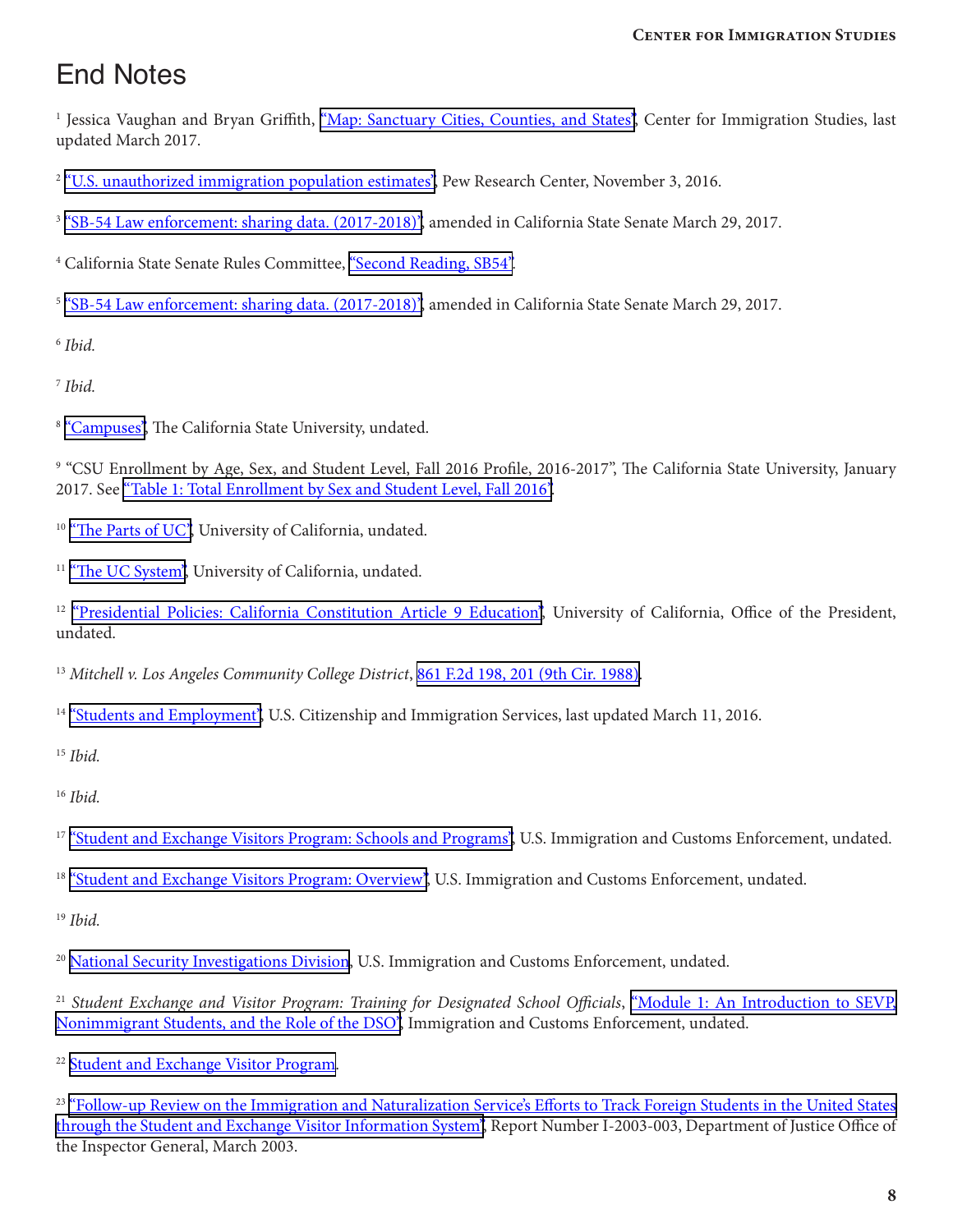<sup>24</sup> Student Exchange and Visitor Program: Training for Designated School Officials, "Module 1: An Introduction to SEVP, [Nonimmigrant Students, and the Role of the DSO"](https://www.ice.gov/exec/sevp/Module1.htm), Immigration and Customs Enforcement, undated.

<sup>25</sup> Written testimony of ICE Homeland Security Investigations Executive Associate Director James Dinkins, CBP Office of Field Operations Acting Deputy Assistant Commissioner John Wagner, and NPPD Office of Biometric Identity Management Deputy Director Shonnie Lyon for a House Committee on Homeland Security, Subcommittee on Border and Maritime Security hearing titled ["Visa Security and Overstays: How Secure is America?"](https://www.dhs.gov/news/2013/05/21/written-testimony-ice-cbp-and-nppd-house-homeland-security-subcommittee-border-and), May 21, 2013.

<sup>26</sup> [8 CFR PART 214 -- NONIMMIGRANT CLASSES \ Sec. 214.3 Approval of schools for enrollment of F and M nonimmigrants.](https://www.uscis.gov/ilink/docView/SLB/HTML/SLB/0-0-0-1/0-0-0-11261/0-0-0-17197/0-0-0-20666.html) (Section heading revised 9/25/02; 67 FR 60107)

<sup>27</sup> *Ibid.*

<sup>28</sup> [Student Exchange and Visitor Program: Training for Designated School Officials](https://www.ice.gov/doclib/sevis/pdf/SEVP_DSO_Training.pdf), Immigration and Customs Enforcement, undated.

<sup>29</sup> ["Student and Exchange Visitors Program: Student Process Steps: How to Navigate the U.S. Immigration System"](https://www.ice.gov/sevis/students), U.S. Immigration and Customs Enforcement, undated.

<sup>30</sup> ["Student and Exchange Visitors Program: Schools and Programs",](https://www.ice.gov/sevis/schools) U.S. Immigration and Customs Enforcement, undated.

<sup>31</sup> ["SEVIS by the Numbers; General Summary Quarterly Review"](https://www.ice.gov/doclib/sevis/pdf/byTheNumbersDec2016.pdf), U.S. Immigration and Customs Enforcement, November 2016.

<sup>32</sup> *Ibid.*

<sup>33</sup> [Student Exchange and Visitor Program: Training for Designated School Officials](https://www.ice.gov/doclib/sevis/pdf/SEVP_DSO_Training.pdf), Immigration and Customs Enforcement, undated.

<sup>34</sup> Forms I-20, ["Certificate of Eligibility for Nonimmigrant Student Status"](https://studyinthestates.dhs.gov/student-forms?form=Forms_I-20), Department of Homeland Security.

<sup>35</sup> *[Student Exchange and Visitor Program: Training for Designated School Officials](https://www.ice.gov/doclib/sevis/pdf/SEVP_DSO_Training.pdf)*, Immigration and Customs Enforcement, undated.

<sup>36</sup> *Ibid.*

<sup>37</sup> *Ibid.*

 $38$  [8 C.F.R. 214.2\(f\)\(5\)\(i\)](https://www.uscis.gov/ilink/docView/SLB/HTML/SLB/0-0-0-1/0-0-0-11261/0-0-0-17197/0-0-0-17636.html).

<sup>39</sup> [Student Exchange and Visitor Program: Training for Designated School Officials](https://www.ice.gov/doclib/sevis/pdf/SEVP_DSO_Training.pdf), Immigration and Customs Enforcement, undated.

<sup>40</sup> *Ibid.*

 $418$  C.F.R.  $$214.3(g)(2)(iii)$ .

<sup>42</sup> Student Exchange and Visitor Program: Training for Designated School Officials, "Module 2: Becoming a Nonimmigrant [Student"](https://www.ice.gov/exec/sevp/Module2.htm), Immigration and Customs Enforcement, undated.

<sup>43</sup> *Ibid.*

 $448$  C.F.R.  $\frac{6}{9}$  214.2(f)(5), (6)(iii).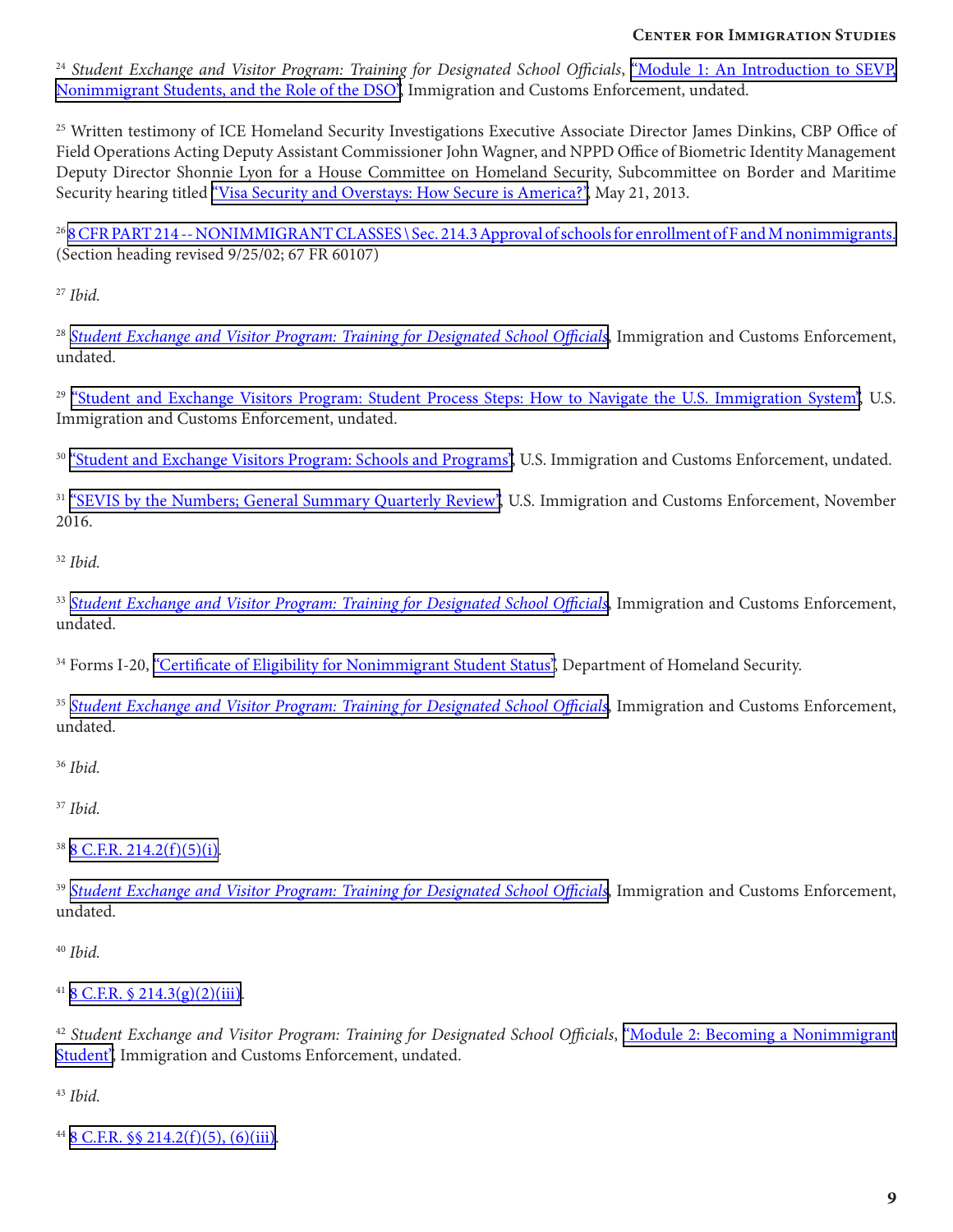<sup>45</sup> [8 CFR PART 214](https://www.uscis.gov/ilink/docView/SLB/HTML/SLB/0-0-0-1/0-0-0-11261/0-0-0-17197/0-0-0-17636.html) -- NONIMMIGRANT CLASSES \ § Sec. 214.2(f) Students in colleges, universities, seminaries, conservatories, academic high schools, elementary schools, other academic institutions, and in language training programs. [8 C.F.R. §§ 214.2\(f\)\(6\)\(iii\)](https://www.uscis.gov/ilink/docView/SLB/HTML/SLB/0-0-0-1/0-0-0-11261/0-0-0-17197/0-0-0-17636.html) and [214.3\(g\)\(2\)\(ii\)\(A\).](https://www.uscis.gov/ilink/docView/SLB/HTML/SLB/0-0-0-1/0-0-0-11261/0-0-0-17197/0-0-0-20666.html)

#### $46$  [8 C.F.R. § 214.2\(f\)\(6\)\(iii\)\(E\)](https://www.uscis.gov/ilink/docView/SLB/HTML/SLB/0-0-0-1/0-0-0-11261/0-0-0-17197/0-0-0-17636.html)

 $478$  C.F.R. § 214.2(f)(17). See also [8 C.F.R. § 214.3\(g\)\(1\)\(iii\)](https://www.uscis.gov/ilink/docView/SLB/HTML/SLB/0-0-0-1/0-0-0-11261/0-0-0-17197/0-0-0-20666.html) ("Current address where the student and his or her dependents physically reside. In the event the student or his or her dependents cannot receive mail at such physical residence, the school must provide a mailing address in SEVIS. If the mailing address and the physical address are not the same, the school must maintain a record of both mailing and physical addresses and provide the physical location of residence of the student and his or her dependents to DHS upon request.")

<sup>48</sup> Student Exchange and Visitor Program: Training for Designated School Officials, "Module 3: Maintaining Active Student [Records",](http://https://www.ice.gov/exec/sevp/Module3.htm) Immigration and Customs Enforcement, undated.

<sup>49</sup> Student Exchange and Visitor Program: Training for Designated School Officials, ["Module 6: Closing Out Student Records"](https://www.ice.gov/sevis/employment), Immigration and Customs Enforcement, undated.

 $50$  [8 C.F.R. § 214.3\(g\)\(2\)\(ii\).](https://www.uscis.gov/ilink/docView/SLB/HTML/SLB/0-0-0-1/0-0-0-11261/0-0-0-17197/0-0-0-20666.html)

<sup>51</sup> ["Visa Overstays: A Gap in the Nation's Border Security"](https://www.dhs.gov/news/2017/05/23/written-testimony-plcy-cbp-and-ice-house-homeland-security-subcommittee-border-and), Hearing Before the Subcomm. on Border and Maritime Security of the House Committee on Homeland Security, 115th Congress, May 23, 2017. Statement of Michael Dougherty, acting assistant secretary, Department of Homeland Security, Border Immigration and Trade, Office of Strategy, Policy, and Plans; John Wagner, deputy executive assistant Commissioner, U.S. Customs and Border Protection, Office of Field Operations; and Clark E. Settles, assistant director, U.S. Immigration and Customs Enforcement, Homeland Security Investigations, National Security Investigations Division.

<sup>52</sup> *Ibid.*

53 Illegal Immigration Reform and Immigrant Responsibility Act of 1996, [Section 641 "Program to Collect Information](https://www.uscis.gov/sites/default/files/ocomm/ilink/0-0-0-10948.html#0-0-0-1409) [Relating to Nonimmigrant Foreign Students and Other Exchange Program Participants"](https://www.uscis.gov/sites/default/files/ocomm/ilink/0-0-0-10948.html#0-0-0-1409).

<sup>54</sup> *Ibid.*

<sup>55</sup> *Ibid.*

<sup>56</sup> *Ibid.*

<sup>57</sup> ["The Economic Impacts of Higher Education"](https://www.treasury.gov/connect/blog/Documents/20121212_Economics of Higher Ed_vFINAL.pdf), Department of the Treasury with the Department of Education, December 2012.

<sup>58</sup> ["Impacts of the CSU on the State of California",](https://www.calstate.edu/impact/state/impacts.html) California State University, undated.

<sup>59</sup> ["SEVIS by the Numbers; General Summary Quarterly Review"](https://www.ice.gov/doclib/sevis/pdf/byTheNumbersDec2016.pdf), U.S. Immigration and Customs Enforcement, November 2016.

<sup>60</sup> ["Open Doors 2016 Executive Summary"](https://www.iie.org/Why-IIE/Announcements/2016-11-14-Open-Doors-Executive-Summary), Institute of International Education, Inc., announcement, undated.

<sup>61</sup> ["SEVIS by the Numbers; General Summary Quarterly Review"](https://www.ice.gov/doclib/sevis/pdf/byTheNumbersDec2016.pdf), U.S. Immigration and Customs Enforcement, November 2016.

62 ["NAFSA International Student Economic Value Tool"](http://www.nafsa.org/Policy_and_Advocacy/Policy_Resources/Policy_Trends_and_Data/NAFSA_International_Student_Economic_Value_Tool/), NAFSA: Association of International Educators, undated.